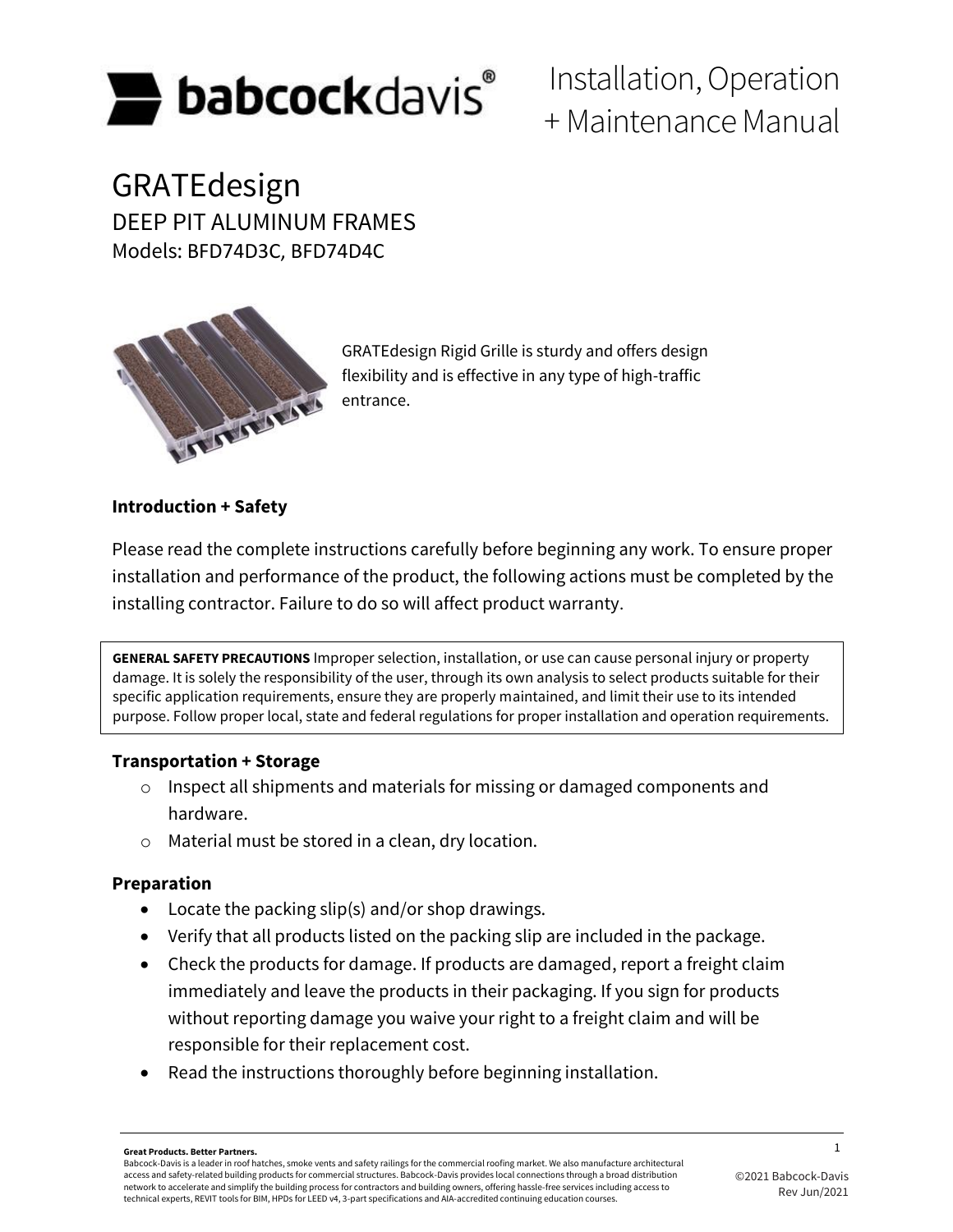• Clean-up tools – see section on

Cleaning the Treads

• Shims • Pry Bar

## **Tool List**

- Level
- Hammer
- Screwdrivers, Flat & Phillips
- Wrench, Adjustable
- Silicone caulk, Caulk gun

# **INSTALLATION**

## **INSTALL THE FRAME**

*Properly installed frames are critical to the overall performance of the grille. Improperly installed frames may cause deflection in the grille and may possibly cause tripping hazards.* 

- 1. The rough opening must be deep enough to allow the cross supports to fit under the grille and 6" wider than the overall frame dimensions. This provides clearance for the anchor bolts and gives sufficient mortar strength to support the frame and grille assembly and allows room to maneuver the frame.
- 2. Insert the 1/4" by 3" anchor bolts and nuts in the frame channels. The anchor bolts should be spaced at a maximum distance of 24" on all sides of the frame.
- 3. Assemble the frame sections according to the shop drawings. Note that there are two types of frames: ledge (sides) and plain (front and back.) If frames lengths are provided in sections, splice bolts are provided for connecting pieces together. Insert the 1/4-20" by 1" self-threading screws through the pre-punched holes in the plain

sections of the frame and into the screw bosses on the ledge sections without tightening them completely. If there are cross supports, insert them between the plain side frame sections and attach them with the remaining screws. When the frame is completely assembled, finish tightening all screws. Install the support



posts for the cross supports on the bottom of the supports as indicated in the shop drawings. Adjust support post heights as necessary.

- 4. If applicable, lay the pan sections on the bottom of the recess and caulk all seams. *(All caulking to be provided by others.)* Make any drain or trap connections. *(All drain accessories provided by others)*
- 5. Place the assembled frame into the opening. Shim as necessary to level the frame to the final height of the finished floor surface.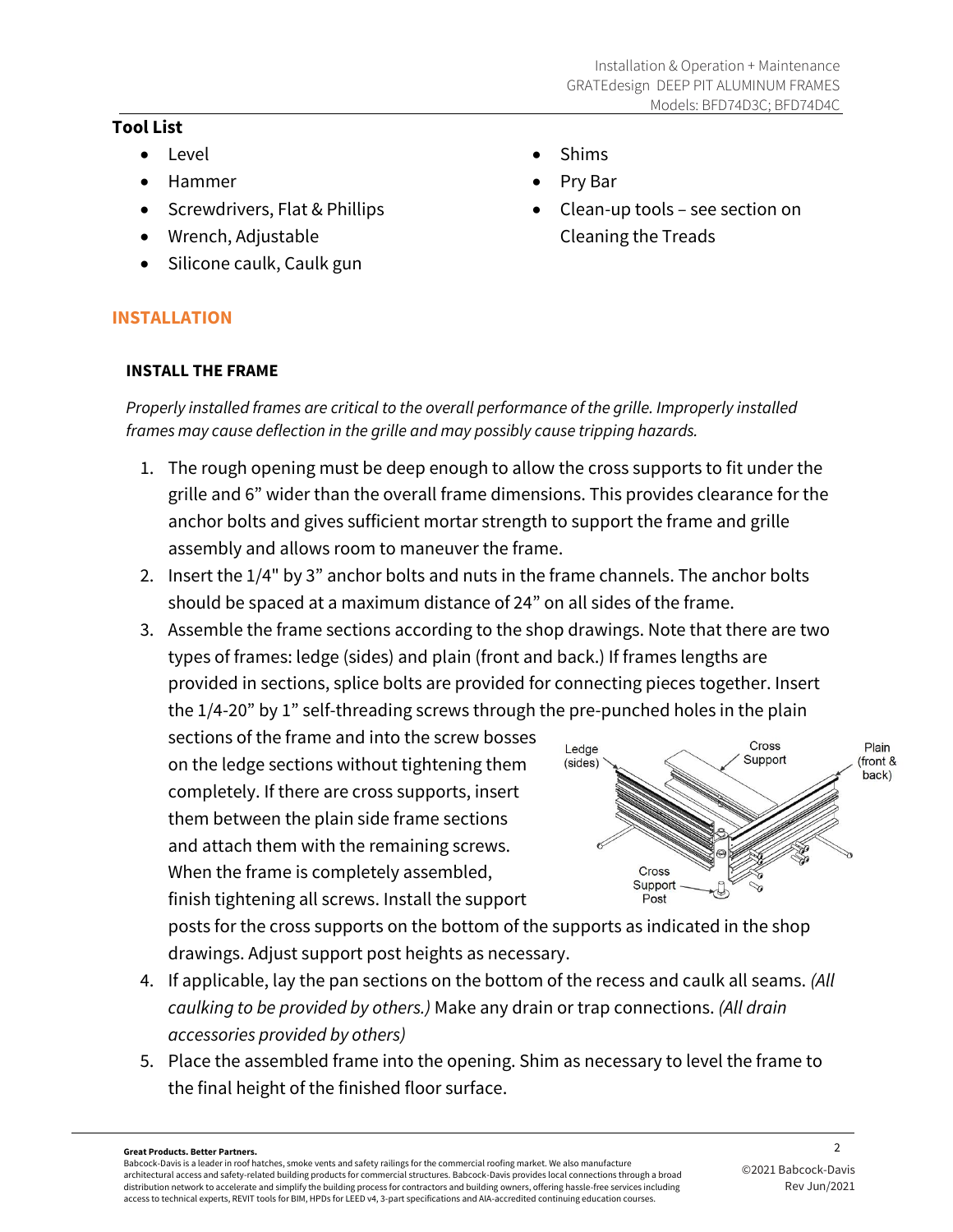- 6. Pour cement mortar around edges of the frame and trowel in sufficient amount so that it will provide proper support for the frame and grille.
- *7.* Before the mortar sets, check the frame to make sure that it is plumb, that the members join at the correct angles, and that it is at the correct height. Also, check the measurements of the frame against the shop drawings in several locations to make sure that the sizes are correct. The grille will not fit if the frame is not installed exactly as indicated on the shop drawings. *Use spreaders if necessary to hold the frame at the correct dimensions.*
- 8. When the cement has hardened, install plywood or other material in the recess to protect the edges of the frame until it is time to install the grilles. Wait to install the grille until the building is ready for use.

## **INSTALL THE GRILLE**

- 1. Remove the plywood or other filler from the recess and clean the recess thoroughly. Note that debris will cause irregularities in the recess that will in turn cause the grille to rock or create a tripping hazard.
- 2. Consult drawings to determine the correct locations of the grille sections. *Note that grilles must be in the proper location, with all sections facing the same direction*. The triangular keylock holes will all point the same direction when installed properly.
- 3. Move the cushions to the outer edges of each section and on 2 feet centers between the outer edges.
- 4. Set grilles into the recess.
- 5. Adjust cushions to compensate for irregularities in the recess.
- 6. Save the installation and maintenance instructions and include them with the closeout documentation for the owner and maintenance personnel.

# **MAINTENANCE**

Continued maintenance is critical to the long-term safety and performance of the grille. Remove the grille and clean the recess periodically to prevent the surface from becoming uneven. Debris build up within the recess could lead to deflection in the grille and may possibly cause tripping hazards.

The type and schedule of maintenance of your grille will depend upon location and amount of traffic. See the outline below for cleaning instructions for the variety of tread insert materials.

### **Brush**

• Clean the brush treads with a vacuum or broom.

Babcock-Davis is a leader in roof hatches, smoke vents and safety railings for the commercial roofing market. We also manufacture architectural access and safety-related building products for commercial structures. Babcock-Davis provides local connections through a broad distribution network to accelerate and simplify the building process for contractors and building owners, offering hassle-free services including access to technical experts, REVIT tools for BIM, HPDs for LEED v4, 3-part specifications and AIA-accredited continuing education courses.

<sup>3</sup> **Great Products. Better Partners.**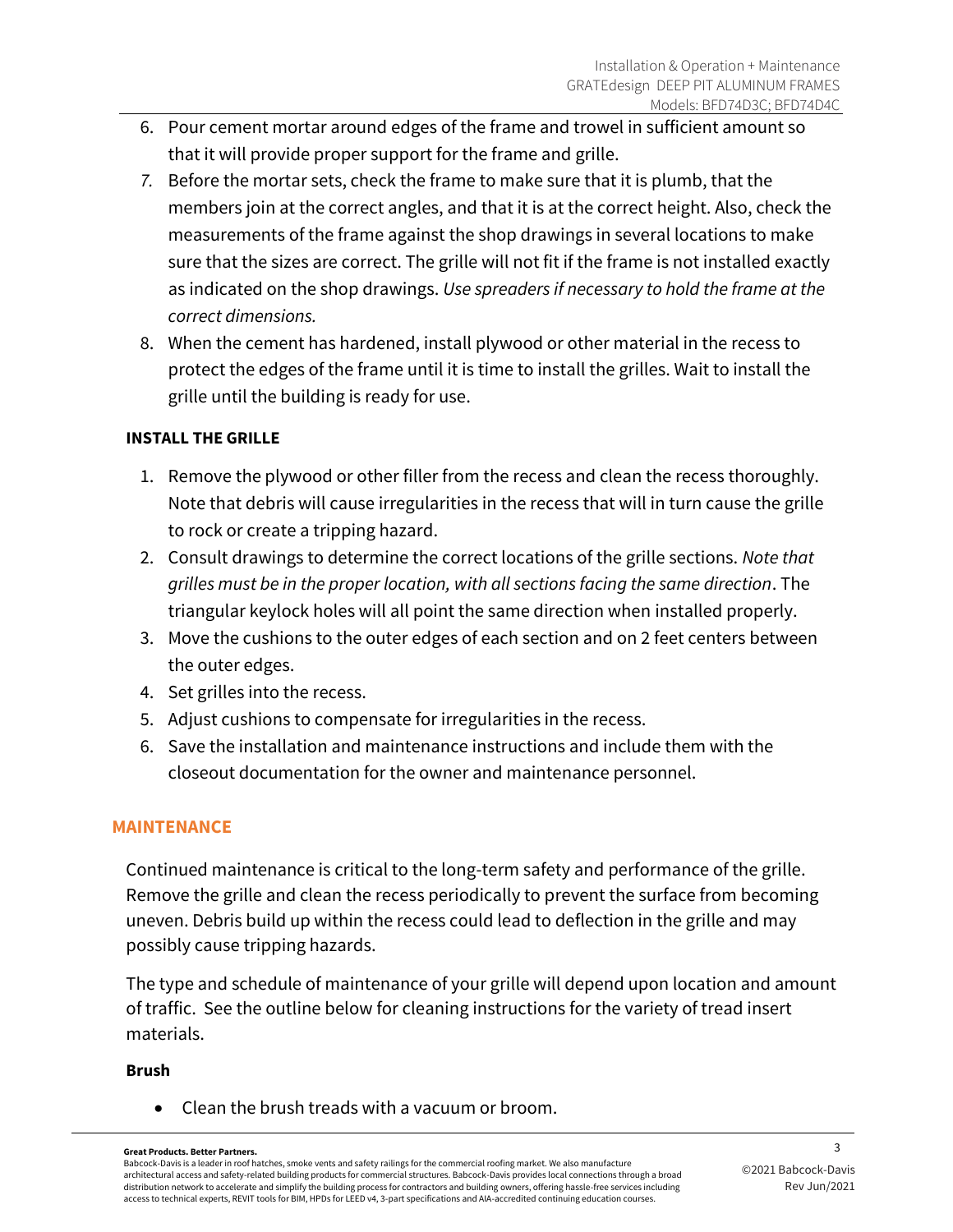• *Do not use petroleum-based products to clean brush bristles.* These types of solvents will damage or fade the treads.

# **EcoTread**

- Use a mild detergent and water with a soft bristle brush or microfiber mop.
- *Do not use petroleum-based products to clean recycled rubber.* These types of solvents will damage or fade the treads.

# **Premium Carpet**

- A good heavy-duty vacuum cleaner with a rotating brush is the most effective way to routinely clean the carpet in your entrance grille. By vibrating the fibers, this type of vacuum not only cleans the surface of the carpet, but also removes soil that is imbedded into the pile. The rotating brush aids in keeping the pile upright for longer lasting beauty.
- The heaviest traffic areas should be vacuumed daily and the light traffic areas as infrequently as weekly.
- Carpet should be deep cleaned with a hot water extraction cleaner once per month or when vacuuming will no longer remove the soil. This may be monthly, quarterly, or longer, depending upon soil and traffic conditions.
- Inspect the grille regularly for spots and stains, to reduce the possibility of them becoming permanent.
- Removing Spots
	- $\circ$  If the spot is semi-solid, scrape with a spoon or spatula and then blot with a damp sponge. Work from the edge of the spot to the center. This will keep the stain from spreading. If this procedure does not work, use a spot remover.
	- o We recommend a dry system because it reduces solid build-up won't leave floors wet and slippery, and there is no risk in damaging the carpet from dye bleeding. For most spills such as coffee, tea, pet stains, etc., a dry soil extractor works best.
	- o Wet cleaning methods, including aerosols, foams, hot water extraction, or shampoo will work, but sometimes they leave sticky detergent residue that will accelerate soil build-up.
	- o For oily stains such as tar, grease, paint, etc., a non-flammable dry cleaning solvent works best. Be extremely careful when using dry cleaning solvent. Take care to check for color fastness before cleaning the entire surface. Put a few drops of stain remover in an inconspicuous area and press the area with a clean cloth for ten seconds. If the color fades or changes, discontinue use.